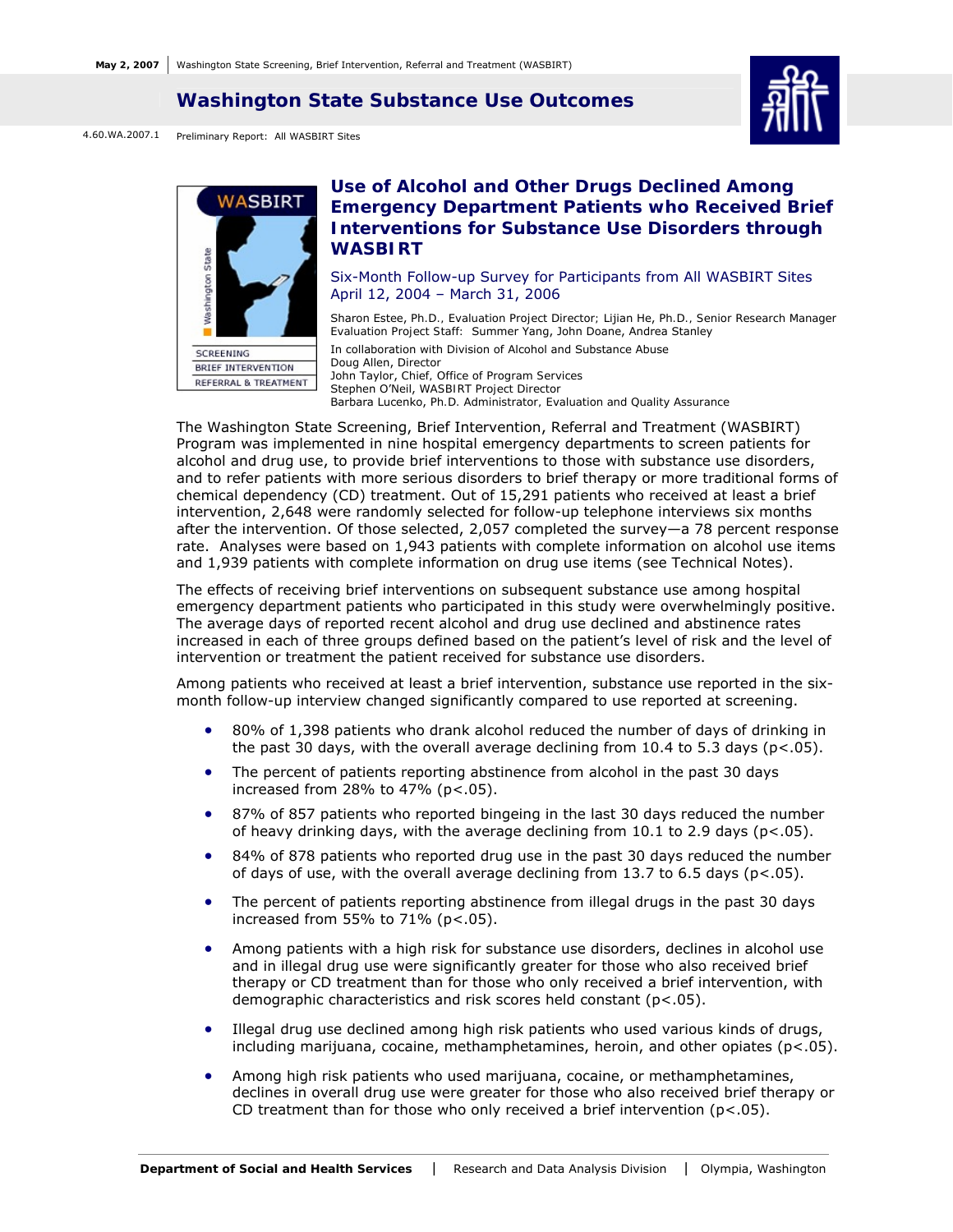# **Alcohol Use Outcomes**

# **Average days of alcohol use in the past 30 days declined significantly**

The average number of days of drinking in the last 30 days declined significantly:

- From 4.6 to 4.0 days (13% decrease) for patients with moderate risk who got a brief intervention,
- From 8.3 to 4.5 days (46% decrease) for patients with high risk who got a brief intervention, and
- From 10.5 to 3.1 days (70% decrease) for patients with high risk who got a brief intervention plus brief therapy or CD treatment.



Moderate Risk with Brief Intervention  $(n=639)$ 

High Risk with Brief Intervention (n=977)

High Risk with Brief Intervention and Brief Therapy/CD Tx  $(n=327)$ 

### **Abstinence from alcohol in the past 30 days increased significantly**

Abstinence increased significantly:

- From 24% to 35% of 639 moderate risk patients who got a brief intervention (+46% increase),
- From 29% to 49% of 977 high risk patients who got a brief intervention (+66% increase), and
- From 32% to 64% of 327 high risk patients who got a brief intervention plus brief therapy or CD treatment (+100% increase).



**\*p < .05**

**\*p < .05**

### **Among those who reported drinking in the follow-up period, average days of drinking declined significantly in the two higher risk groups**

Of the 1,943 patients who received at least a brief intervention, 1,033 (53%) reported drinking in the last 30 days in the follow-up survey.

• Average days of drinking remained constant at 6.2 days for those in the moderate risk group.

Recent days of drinking declined:

- From 10.7 to 8.9 days among high risk participants who only got a brief intervention and
- From 13.6 to 8.6 days for those who also got brief therapy, CD treatment, or both.

**\*p<.05**

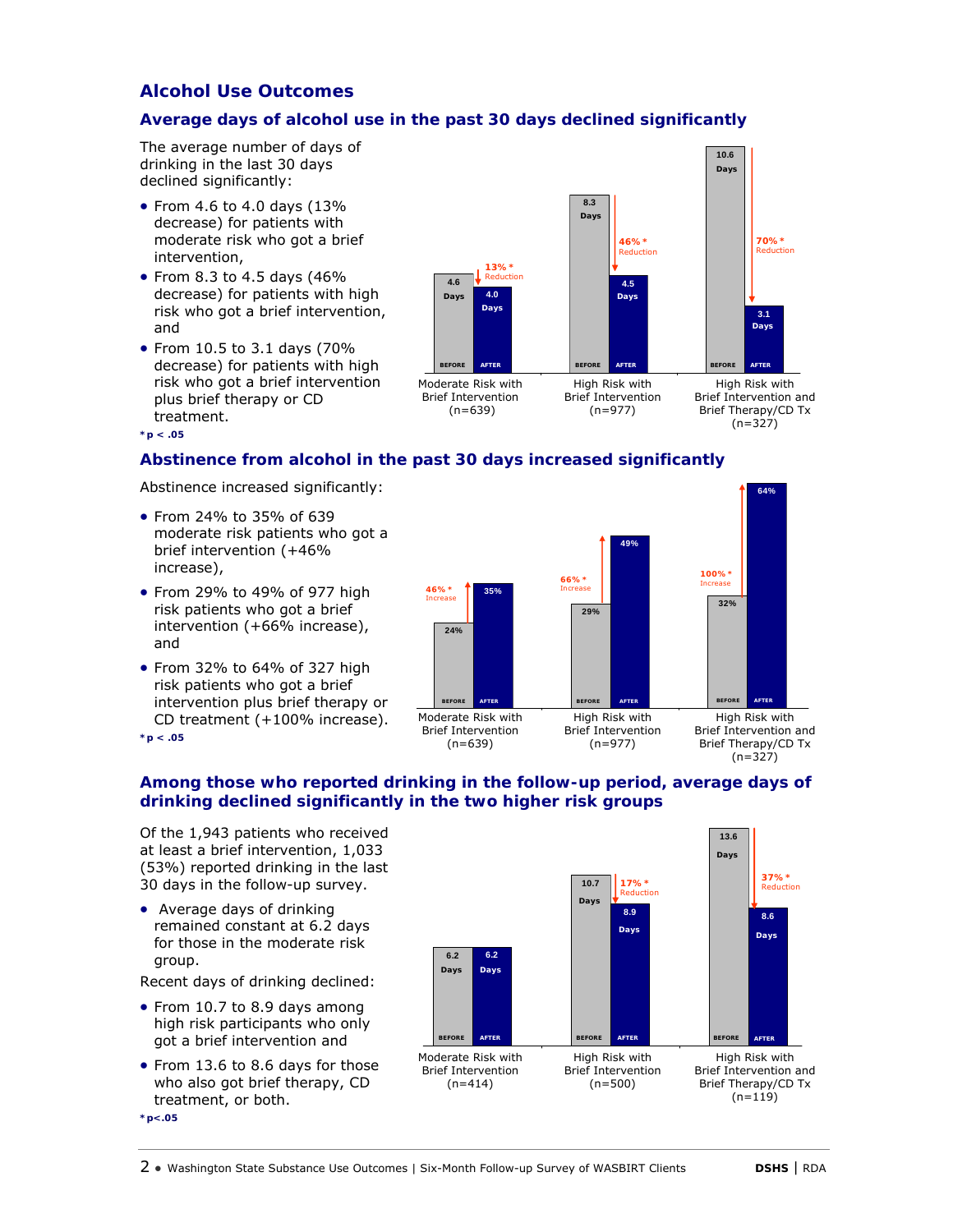## **Binge drinking in the past 30 days declined significantly in high risk groups**

Binge drinking was counted as having five or more drinks in one sitting in the last 30 days.

- Binge drinking remained constant at slightly over 1 day for the moderate risk group,
- Bingeing dropped from 5.4 to 2.0 days (63% decrease) for high risk patients who got a brief intervention, and
- Bingeing dropped from 7.8 to 1.2 days (84% decrease) for high risk patients who got a brief intervention plus brief therapy or CD treatment.



(n=323)

**8.7**

**Days**

**\*p<.05**

### **Among drinkers in the high risk groups, receiving brief therapy or CD treatment was associated with greater declines in alcohol use compared to receiving a brief intervention alone**

Among patients with a high risk for substance use disorders, declines in alcohol use were significantly greater for those who received brief therapy or CD treatment than for those who only got a brief intervention, with other characteristics held constant in multiple regression analyses (p<.05). Specifically, when age, gender, and baseline risk scores were held constant, receiving brief therapy or CD treatment was associated with a significant decline in recent alcohol use. Independently of the effects of receiving treatment, declines in alcohol use were also associated with increasing age and higher alcohol risk scores at baseline.

Additional regression analyses were performed separately for patients in the high risk groups who used only alcohol and those who used both alcohol and other drugs. In each of these groups, receiving brief therapy or CD treatment was associated with significantly greater declines in alcohol use than receiving brief intervention alone, although the effect was greater for those who only used alcohol ( $p$ <.05).<sup>1</sup>

# **Drug Use Outcomes**

# **Average days of drug use in the past 30 days declined significantly**

Out of 1,939 patients who received at least a brief intervention, the average number of days of drug use in the past 30 days declined significantly:

- From 3.8 to 2.7 days (29% decrease) among moderate risk users who received a brief intervention,
- From 7.0 to 3.8 days (45% decrease) for high risk users who got only a brief intervention, and
- From 8.7 to 3.2 days (63% decrease) for high risk users who got a brief intervention plus brief therapy and/or CD treatment.



**<sup>3.8</sup> 7.0 2.7 3.8 3.2 BEFORE AFTER BEFORE AFTER AFTER BEFORE 29%\*** Reduction **45%\*** Reduction **63%\* Reduction Days Days Days Days Days** Moderate Risk with Brief Intervention  $(n=638)$ High Risk with Brief Intervention (n=977) High Risk with Brief Intervention and Brief Therapy/CD Tx (n=324)

 1 See results from regression analyses in "Analyses of Change in Alcohol and Other Drug Use" in the Technical Notes section (page 8).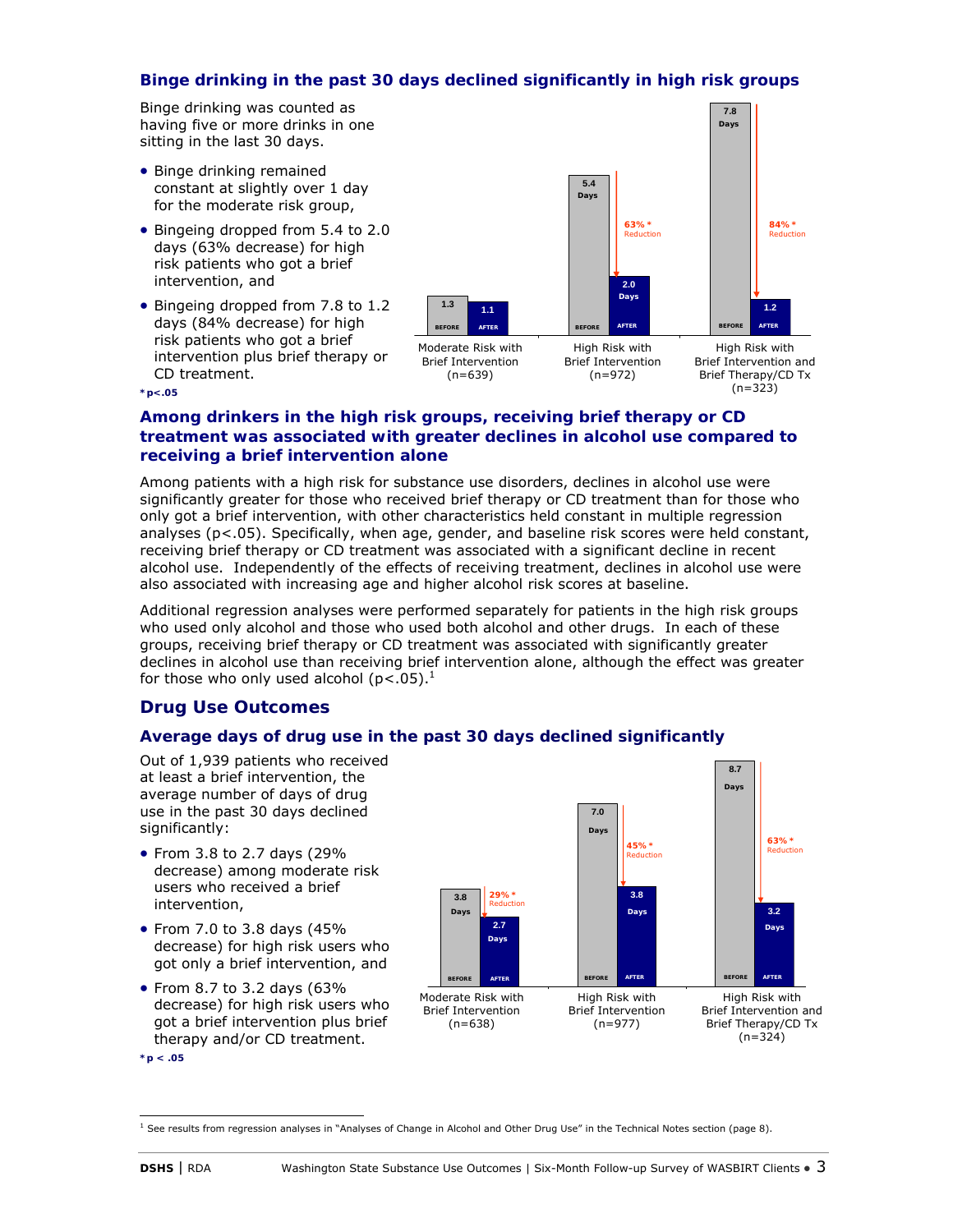## **Abstinence from drug use in the past 30 days increased significantly**

Abstinence increased significantly:

- From 55% to 71% of 1,943 patients at all risk levels,
- From 65% to 75% of 638 moderate risk patients who got a brief intervention (+15% increase),
- From 50% to 68% of 977 high risk patients who got a brief intervention (+35% increase), and
- From 47% to 73% of 324 high risk patients who also got brief therapy, CD treatment, or both (+56% increase),

**\*p<.05**



# **Among persons who were using drugs in the follow-up period, only those who got brief therapy or CD treatment reduced the number of days of use**

Of the 556 who reported using drugs during the 30 days before the follow-up survey, the average number of days of drug use:

- Had not changed significantly in the moderate risk group from the use reported at baseline,
- Had not changed significantly in the high risk group that got a brief intervention, but
- Dropped from 15.5 to 12.0 days for those who got a brief intervention plus brief therapy, CD treatment, or both. **\*p<.05**



(n=311)

Brief Intervention (n=158)

Brief Intervention and Brief Therapy/CD Tx  $(n=87)$ 

# **Average days of drug use declined for marijuana users at all risk levels**

Among marijuana users, the average number of days of drug use in the past 30 days declined significantly:

- From 7.8 to 5.5 days (30% decrease) among moderate risk users who received a brief intervention,
- From 10.1 to 5.9 days (41% decrease) for high risk users who got only a brief intervention, and
- From 11.9 to 4.6 days  $(61\%$ decrease) for high risk users who got a brief intervention plus brief therapy, CD treatment, or both. **\*p < .05**

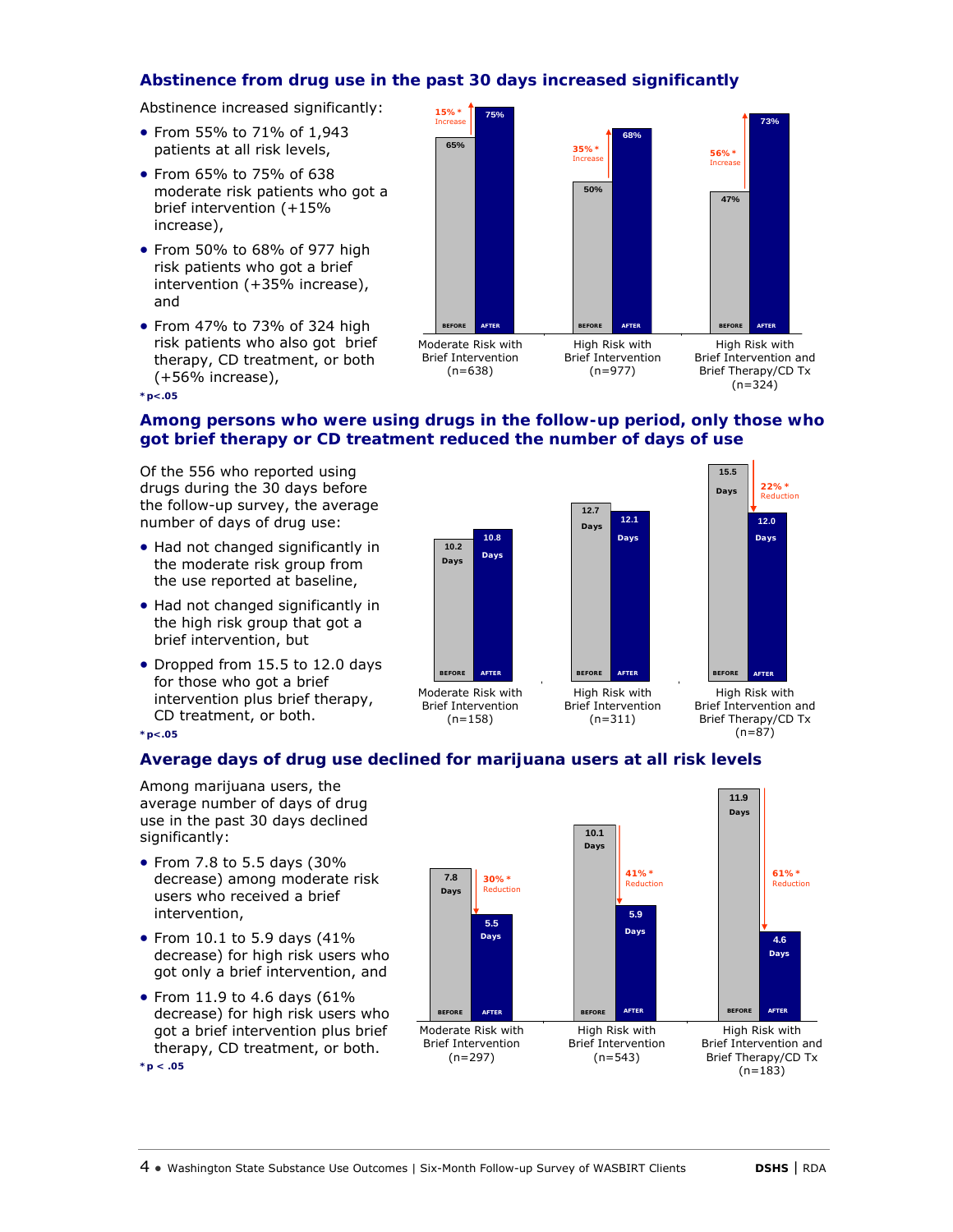## **Average days of drug use declined for high risk cocaine users**

Among cocaine users, the average number of days of drug use in the past 30 days:

- Did not change significantly among moderate risk users who received a brief intervention,
- Dropped from 11.0 to 6.3 days (43% decrease) for high risk users who got only a brief intervention, and
- Dropped from 13.6 to 5.4 days (60% decrease) for high risk users who got a brief intervention plus brief therapy, CD treatment, or both.



**13.6**

**\*p < .05**

## **Average days of drug use declined for high risk methamphetamine users**

Among methamphetamine users, the average number of days of drug use in the past 30 days:

- Did not change significantly among moderate risk users who received a brief intervention,
- Dropped from 10.8 to 5.7 days (47% decrease) for high risk users who got only a brief intervention, and
- Dropped from 13.2 to 5.3 days (60% decrease) for high risk users who got a brief intervention plus brief therapy, CD treatment, or both. **\*p < .05**



Brief Intervention (n=270)

Brief Intervention (n=32)

High Risk with Brief Intervention and Brief Therapy/CD Tx  $(n=126)$ 

# **Average days of drug use declined for heroin users with high risk scores**

The average number of recent days of illegal drug use declined significantly for those who had used heroin:

- From 15.8 to 8.7 days (45% decrease) for high risk users who got only a brief intervention, and
- From 16.5 to 8.3 days (50% decrease) for high risk users who got a brief intervention plus brief therapy, CD treatment, or both.
- Abstinence from any drug increased from 20% to 49% for those who received only a brief intervention (p<.05) and from 21% to 51% for those who also got treatment (p<.05); abstinence from heroin use rose from 45% to 67% and from 45% to 74%, respectively (p<.05). These findings are consistent with those in a clinical control study which found that abstinence from heroin and cocaine use increased significantly six months after a brief intervention. 2 **\*p < .05**



l <sup>2</sup> J Bernstein, E Bernstein, K Tassiopoulos, T. Heeren S. Levenson, R. Hingson. 2005. Brief motivational intervention at a clinic visit reduces cocaine and heroin use. *Drug and Alcohol Dependence* 77:49-59.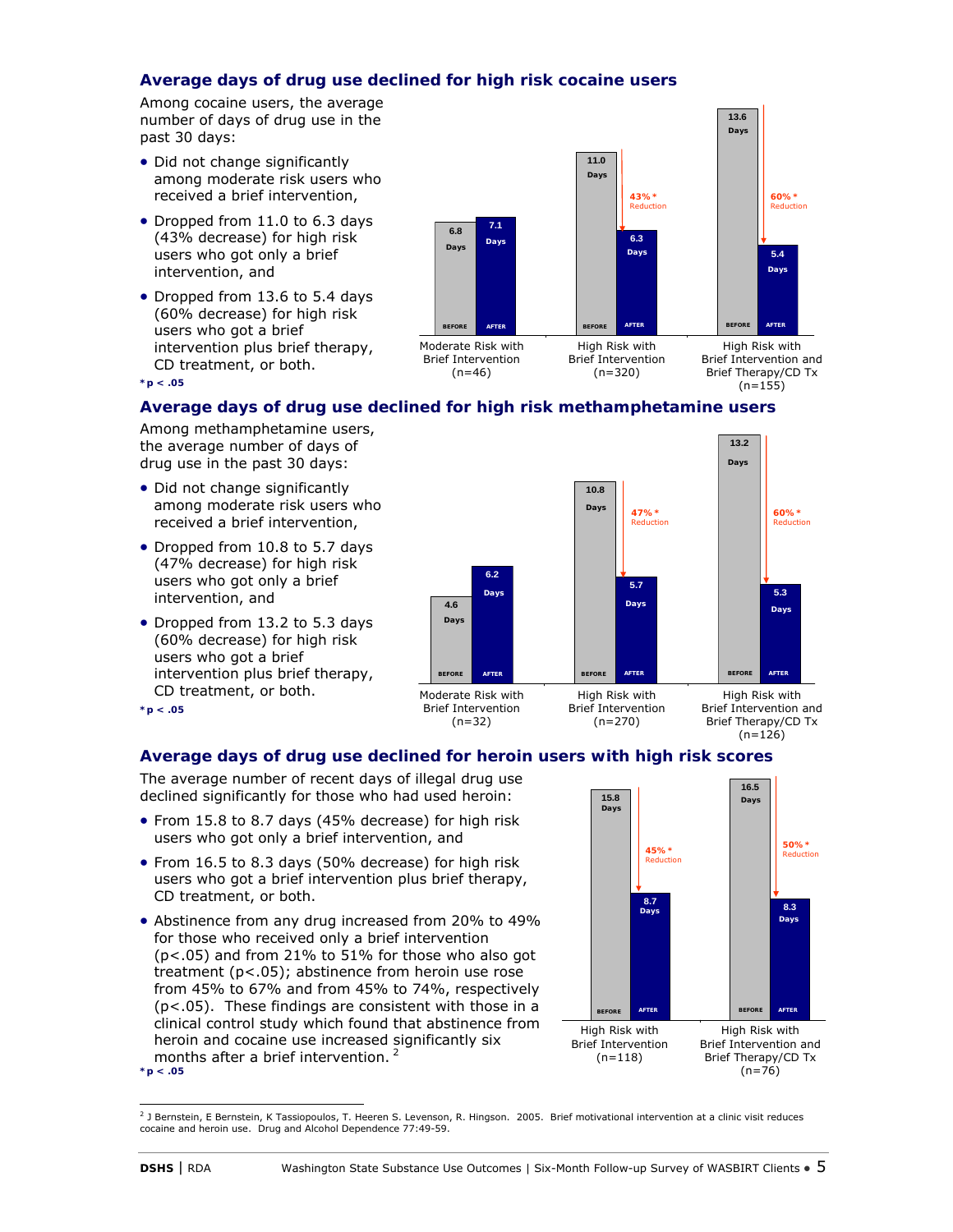### **Average days of drug use declined for high risk users of other opiates3**

Among users of opiates other than heroin, the average number of days of drug use in the past 30 days:

- Did not change significantly among moderate risk users who received a brief intervention,
- Dropped from 12.8 to 7.5 days (41% decrease) for high risk users who got only a brief intervention, and
- Dropped from 14.4 to 6.6 days (54% decrease) for high risk users who got a brief intervention plus brief therapy, CD treatment, or both.



**\*p < .05**

### **Among illegal drug users in the high risk groups, receiving brief therapy or CD treatment was associated with greater declines in illegal drug use compared to receiving a brief intervention alone**

Among high risk illegal drug users, receiving brief therapy or CD treatment contributed to even greater declines in drug use beyond the reductions that appear to occur due to the brief intervention alone. Specifically, in regression analyses with age, gender, and risk scores for substance use disorders held constant, receiving brief therapy or CD treatment was found to be significantly related to greater declines in recent illegal drug use(p<.05).

Additional regression analyses were performed separately for patients in the high risk groups who used only illegal drugs and those who used both alcohol and other drugs. For the relatively few drug users who used illegal drugs but no alcohol (n=79), the regression analysis did not show any additional reduction in drug use associated with receiving brief therapy or CD treatment. Among those who used alcohol and other drugs, however, receiving brief therapy or CD treatment was associated with significantly greater declines in drug use than receiving brief intervention alone (p<.05).

The effects of receiving brief therapy or CD treatment on declines in illegal drug use were found for patients who used various kinds of drugs, including marijuana, cocaine, and methamphetamines (p<.05).4

### **TECHNICAL NOTES**

#### **Six-Month Follow-up Survey Procedures**

Out of 15,291 patients with moderate or high risks for substance use disorders, a sample of 2,648 patients was selected for the follow-up survey. Interviews were completed with 2,057 of the sample—a 78 percent response rate. The response rate excludes 25 people who died by the time the follow-up interview was due.

Between April 2004 and June 2005, the sample was drawn from patients who received at least a brief intervention. Some patients with low risk scores were included in the sample due to harmful use patterns, being in recovery, or other risk factors identified by the counselor (e.g., underage drinking). In July 2005 the Center for Substance Abuse Treatment required all SBIRT sites to use an "intent to treat" method for sample selection. Using this method, WASBIRT randomly drew the sample based solely on risk scores.

Follow-up interviews were conducted at the Research and Data Analysis Division using standard survey techniques that included mailing of advance contact letters and repeated attempts at telephone calls for hard-to-reach respondents. Contact information was gathered from the patient at baseline and augmented by administrative records to update and alternate contacts based on permissions granted by the patient.

 3 Opiates other than heroin include morphine; Oxycodone; Demerol; Dilaudid; Percocet; Darvon; Codeine; Tylenol 2, 3, or 4; and nonprescription methadone.<br><sup>4</sup> See results of the regression analyses in the Technical Notes section.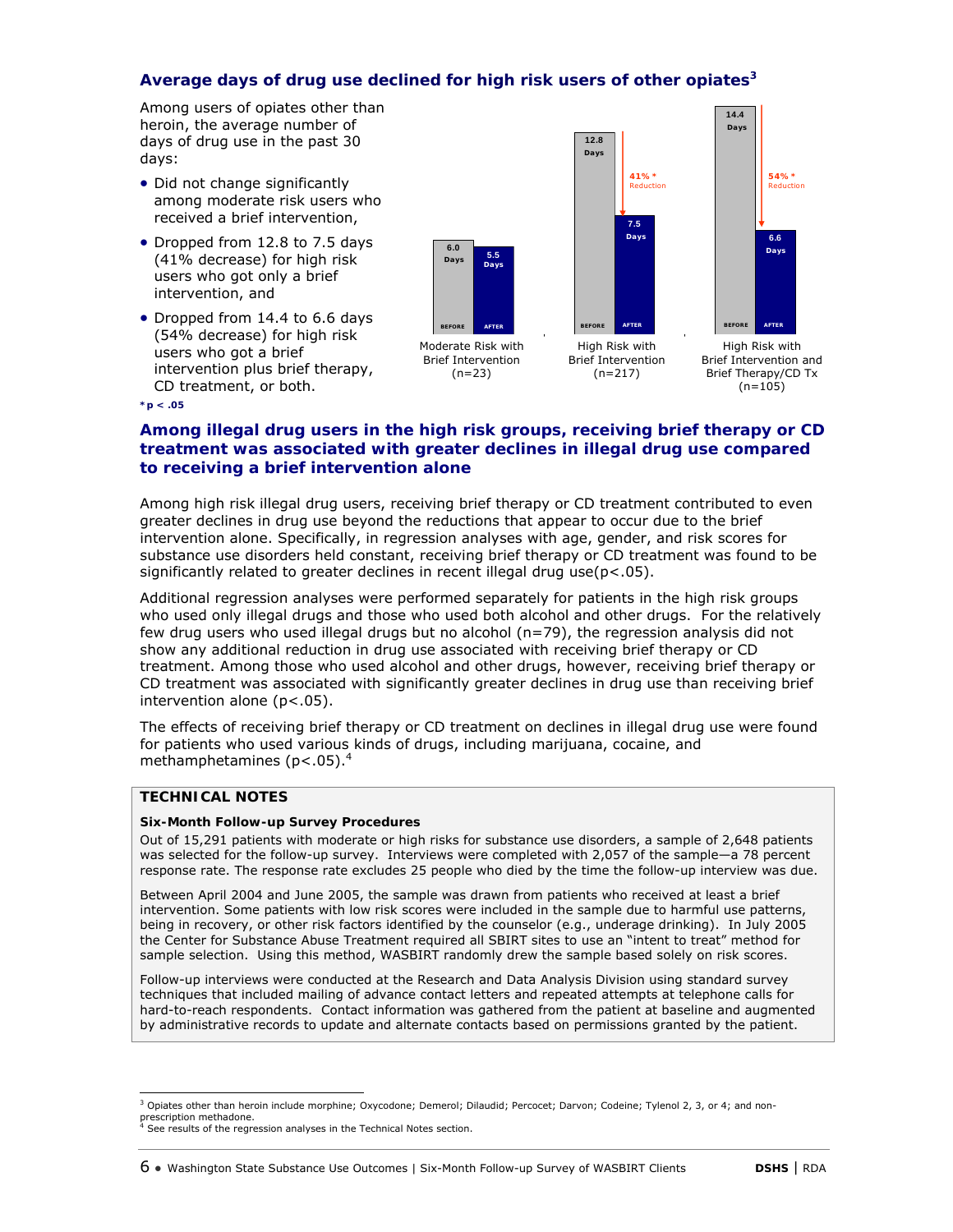#### **Measures of Substance Use**

Change in substance use is based on self-reported information gathered as part of the Baseline Screening Survey and the Six-Month Follow-up Survey from answers to the following questions:

 *During the past 30 days, how many days have you …* 

- *Used any alcohol?*
- *Had 5 or more drinks in one sitting?* (This was used as a measure of binge drinking.)
- *Used any illegal drugs?* (Use of illegal drugs included misuse of prescription drugs.)

Self-reports of alcohol and drug use in clinical settings have been found to be reliable compared to biological measures.<sup>5</sup> WASBIRT was conducted using validated screening instruments that rely on objective measures of substance use that also improve accuracy of self-reported information.<sup>6</sup>

#### **Classification of Risk and Intervention Groups**

Study participants were divided into moderate and high risk categories based on their scores on the alcohol and drug screening instruments (Alcohol Use Disorders Identification Test (AUDIT) and Drug Abuse Screening Test (DAST)). The high risk participants were further divided into two groups based on whether or not they entered brief therapy or CD treatment after receiving a brief intervention.

Identification of who received brief therapy or CD treatment was from WASBIRT study records, Division of Alcohol and Substance Abuse's Treatment and Report Generation Tool (TARGET), or the Medicaid Management Information System (MMIS). These records were linked to the WASBIRT survey data for 1,953 participants who gave permission to use administrative records. Of the 328 people classified as receiving brief therapy or CD treatment, 128 received only brief therapy through the WASBIRT program and 200 were found to have received publicly funded CD treatment within 120 days of receiving a brief intervention.

#### *Criteria for Defining Risk and Intervention Groups*

For analysis purposes, participants were placed into risk categories (Low, Moderate, or High) based on their AUDIT and DAST scores. A person would be placed in the category that represented the highest level of risk based on either their AUDIT or DAST scores. If a patient whose AUDIT and DAST scores would place them in the low risk group also had indicators of bingeing or used alcohol prior to an injury being treated in the emergency department, then he or she was moved up to the moderate risk group. In addition, if a person in the moderate risk group said yes to one of three indicators of chemical dependency on the AUDIT survey, he or she was moved to the high risk level. Participants in the high risk pool were divided into two groups based on whether they received only a brief intervention or they entered brief therapy, CD treatment, or both within 120 days of receiving a brief intervention.

|                              | Low Risk with<br><b>Screen Only</b><br>(not in follow-up) | <b>Moderate Risk with</b><br><b>Brief Intervention</b> | <b>High Risk with</b><br><b>Brief Intervention</b> | <b>High Risk with</b><br><b>Brief Intervention</b><br><b>Plus Brief Therapy</b><br>or CD Treatment |
|------------------------------|-----------------------------------------------------------|--------------------------------------------------------|----------------------------------------------------|----------------------------------------------------------------------------------------------------|
| <b>Screening scores</b>      |                                                           |                                                        |                                                    |                                                                                                    |
| AUDIT - Female               | Less than 7                                               | $7 - 15$                                               | $16 - 40$                                          | $16 - 40$                                                                                          |
| AUDIT - Male                 | Less than 8                                               | $8 - 15$                                               | $16 - 40$                                          | $16 - 40$                                                                                          |
| <b>DAST</b>                  | 0                                                         | $1 - 2$                                                | $3 - 10$                                           | $3 - 10$                                                                                           |
| <b>Additional criteria</b>   |                                                           |                                                        |                                                    |                                                                                                    |
| Binge drinking               |                                                           | X                                                      |                                                    |                                                                                                    |
| Pre-injury alcohol use       |                                                           | X                                                      |                                                    |                                                                                                    |
| Alcohol dependence condition |                                                           |                                                        | X                                                  | X                                                                                                  |
| <b>Average scores</b>        |                                                           |                                                        |                                                    |                                                                                                    |
| <b>AUDIT</b>                 |                                                           | 5                                                      | 15                                                 | 19                                                                                                 |
| <b>DAST</b>                  |                                                           |                                                        | 4                                                  | 5                                                                                                  |

Of the 2,057 respondents who completed the follow-up interview, 13 (0.6%) were excluded from analyses because they did not get a brief intervention for various reasons (e.g., not interested, already in treatment, counselor thought score was too low). Another 91 (4%) who got a brief intervention were excluded from analyses because they could not be placed in the above analysis categories because they did not give permission for the use of their treatment records (n=56) or their risk scores were below the minimum cutpoints for receiving a brief intervention ( $n=21$ ) or additional treatment ( $n=14$ ). For the 91 patients who received a brief intervention, we found significant decreases in alcohol use (from 10.4 to 5.3 days (p<.05)) and drug use (from 13.7 to 6.5 days ( $p<0.05$ )). Also, 32 (1.6%) cases were excluded when their answers on alcohol use, bingeing, or drug use questions were missing in either the baseline or follow-up survey.

 5 J Brown, HR Kranzler, FK Del Boca. 1992. Self-reports by alcohol and drug abuse inpatients: Factors affecting reliability and validity. Addiction 87 (7) 1013-1024. LC Sobell, MB Sobell. 2003. Alcohol consumption measures. In Ass*essing Alcohol Problems: A Guide for*<br>Clinicians and Researchers, 2<sup>nd</sup> Edition. National Institute on Alcohol Abuse and Alcoh

*Care*. 2nd Edition. World Health Organization, Department of Mental Health and Substance Dependence.